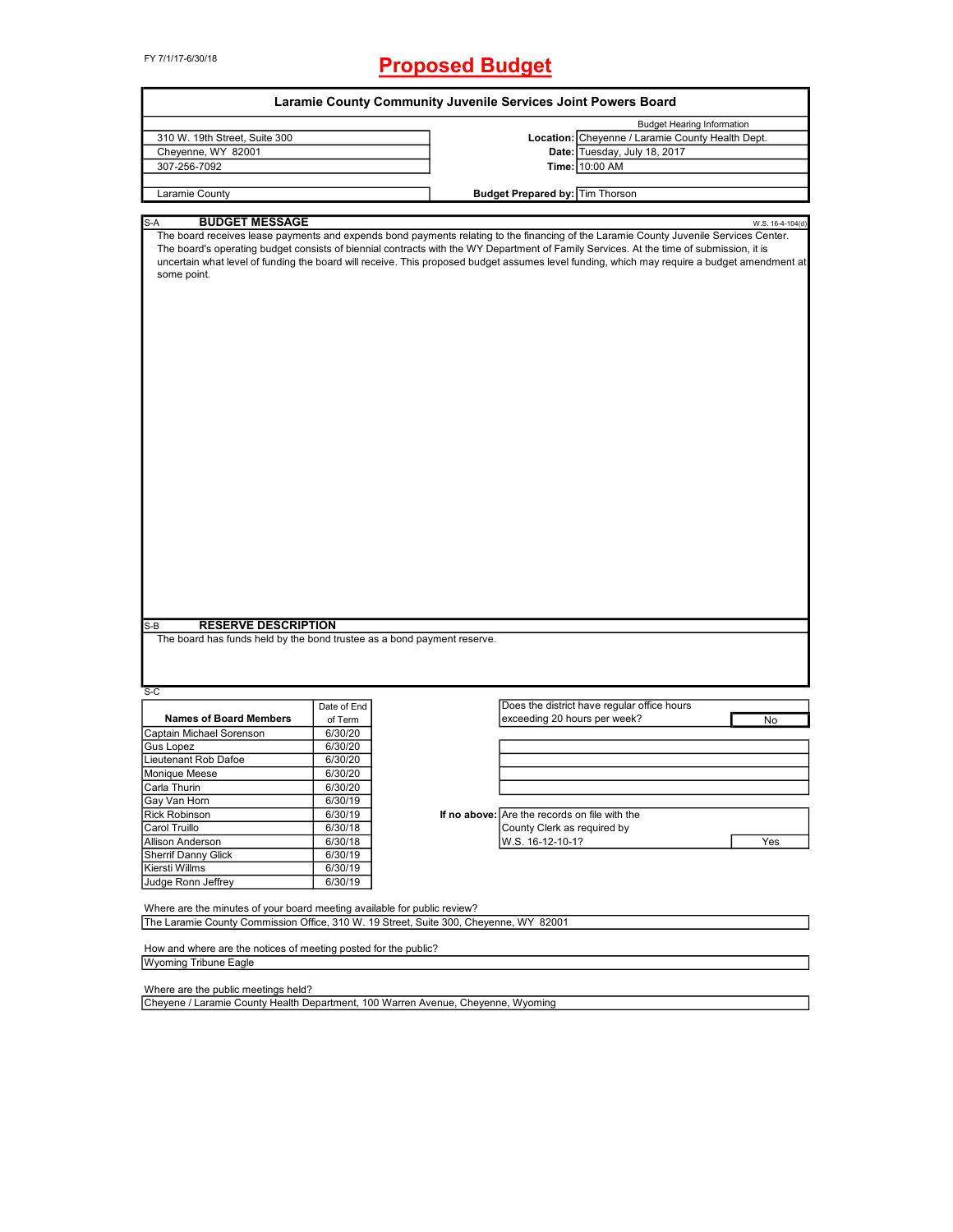### **PROPOSED BUDGET SUMMARY**

|                | <b>OVERVIEW</b>                                                             | 2015-2016<br>Actual | 2016-2017<br>Estimated | 2017-2018<br>Proposed | Pendina<br>Approval |
|----------------|-----------------------------------------------------------------------------|---------------------|------------------------|-----------------------|---------------------|
|                |                                                                             | \$302,620           | \$208,637              | \$213,932             |                     |
| $S-1$<br>$S-2$ | <b>Total Budgeted Expenditures</b><br><b>Total Principal to Pay on Debt</b> | \$0                 | \$0                    |                       |                     |
| $S-3$          | <b>Total Change to Restricted Funds</b>                                     | $-$ \$2,103         | \$0                    |                       |                     |
| $S-4$          | <b>Total General Fund and Forecasted Revenues Available</b>                 | \$601,129           | \$424,220              | \$420,943             |                     |
| $S-5$          | Amount requested from County Commissioners                                  | \$0                 | \$0                    |                       |                     |
| $S-6$          | <b>Additional Funding Needed:</b>                                           |                     |                        | SO I                  |                     |

|                  | <b>REVENUE SUMMARY</b>                                    | 2015-2016            | 2016-2017 | 2017-2018                                                     | Pending                                                                                                                                                                                                                          |
|------------------|-----------------------------------------------------------|----------------------|-----------|---------------------------------------------------------------|----------------------------------------------------------------------------------------------------------------------------------------------------------------------------------------------------------------------------------|
|                  |                                                           | Actual               | Estimated | Proposed                                                      | Approval                                                                                                                                                                                                                         |
|                  |                                                           |                      |           |                                                               |                                                                                                                                                                                                                                  |
| $S-7$            | <b>Operating Revenues</b>                                 | \$0                  | \$0       | \$0                                                           | 88                                                                                                                                                                                                                               |
| $S-8$            | Tax levy (From the County Treasurer)                      | \$0                  | \$0       | \$0                                                           | <u>i Kil</u>                                                                                                                                                                                                                     |
| $S-9$            | <b>Government Support</b>                                 | \$83,860             | \$0       | \$83,000                                                      | 383399                                                                                                                                                                                                                           |
| $S-10$           | Grants                                                    | \$240,916            | \$118,137 | \$123,357                                                     | a a bhliain an chuid an chuid an chuid an chuid an chuid an chuid an chuid an chuid an chuid an chuid an chuid                                                                                                                   |
| $S-11$           | Other County Support (Not from Co. Treas.)                | \$0                  | \$0       | \$0                                                           | enne<br>1999                                                                                                                                                                                                                     |
| $S-12$           | <b>Miscellaneous</b>                                      | \$18,112             | \$35,050  | \$18,000                                                      |                                                                                                                                                                                                                                  |
| $S-13$           | <b>Other Forecasted Revenue</b>                           | \$0                  | \$0       | \$0                                                           | 86                                                                                                                                                                                                                               |
|                  |                                                           |                      |           |                                                               |                                                                                                                                                                                                                                  |
| $S-14$           | <b>Total Revenue</b>                                      | \$342,888            | \$153,187 | \$224,357                                                     | <u> Karl Karl Karl</u>                                                                                                                                                                                                           |
|                  | FY 7/1/17-6/30/18                                         |                      |           | Laramie County Community Juvenile Services Joint Powers Board |                                                                                                                                                                                                                                  |
|                  | <b>EXPENDITURE SUMMARY</b>                                | 2015-2016            | 2016-2017 | 2017-2018                                                     | Pending                                                                                                                                                                                                                          |
|                  |                                                           | Actual               | Estimated | Proposed                                                      | Approval                                                                                                                                                                                                                         |
|                  |                                                           | \$0                  | \$0       | \$0                                                           | 73                                                                                                                                                                                                                               |
| $S-15$           | <b>Capital Outlay</b>                                     |                      | \$90,000  |                                                               | <b>33848886</b>                                                                                                                                                                                                                  |
| $S-16$           | <b>Interest and Fees On Debt</b><br><b>Administration</b> | \$87,336<br>\$33,292 | \$25,864  | \$90,000<br>\$20,906                                          | <b>1999 - 1999 - 1999</b>                                                                                                                                                                                                        |
| $S-17$<br>$S-18$ | <b>Operations</b>                                         | \$181,492            | \$92,273  | \$102,526                                                     | <u> Kisteration</u>                                                                                                                                                                                                              |
|                  |                                                           |                      |           |                                                               |                                                                                                                                                                                                                                  |
| $S-19$           | <b>Indirect Costs</b>                                     | \$500                | \$500     | \$500                                                         | 333                                                                                                                                                                                                                              |
| $S-20$           | <b>Total Expenditures</b>                                 | \$302,620            | \$208,637 | \$213,932                                                     | <u>SIMBO SIMBO S</u>                                                                                                                                                                                                             |
|                  |                                                           |                      |           |                                                               |                                                                                                                                                                                                                                  |
|                  | <b>DEBT SUMMARY</b>                                       | 2015-2016            | 2016-2017 | 2017-2018                                                     | Pending                                                                                                                                                                                                                          |
|                  |                                                           | Actual               | Estimated | Proposed                                                      | Approval                                                                                                                                                                                                                         |
|                  |                                                           |                      |           |                                                               |                                                                                                                                                                                                                                  |
| $S-21$           | <b>Principal Paid on Debt</b>                             | \$0                  | \$0       | \$0                                                           | en el compositor de la compositor de la compositor de la compositor de la compositor de la compositor de la co<br>Compositor de la compositor de la compositor de la compositor de la compositor de la compositor de la composit |
|                  |                                                           | 2015-2016            | 2016-2017 | 2017-2018                                                     | Pending                                                                                                                                                                                                                          |
|                  | <b>CASH AND INVESTMENTS</b>                               | Actual               | Estimated | Proposed                                                      | Approval                                                                                                                                                                                                                         |
|                  |                                                           |                      |           |                                                               |                                                                                                                                                                                                                                  |
| $S-22$           | TOTAL GENERAL FUNDS                                       | \$258,241            | \$271,033 | \$196,586                                                     | 3838.583                                                                                                                                                                                                                         |
|                  |                                                           |                      |           |                                                               |                                                                                                                                                                                                                                  |
|                  | <b>Summary of Reserve Funds</b>                           |                      |           |                                                               |                                                                                                                                                                                                                                  |
| $S-23$           | <b>Beginning Balance in Reserve Accounts</b>              |                      |           |                                                               |                                                                                                                                                                                                                                  |
| $S-24$           | a. Depreciation Reserve                                   | \$0                  | \$0       | \$0                                                           | en el control.<br>Marco                                                                                                                                                                                                          |
| $S-25$           | b. Other Reserve                                          | \$193,624            | \$191,521 | \$191,521                                                     | <u> Startin Blitz</u>                                                                                                                                                                                                            |
| $S-26$           | c. Emergency Reserve (Cash)                               | \$0                  | \$0       | \$0                                                           | e e c                                                                                                                                                                                                                            |
|                  | Total Reserves (a+b+c)                                    | \$193.624            | \$191.521 | \$191,521                                                     | SASA ITALA                                                                                                                                                                                                                       |
| $S-27$           | Amount to be added                                        |                      |           |                                                               |                                                                                                                                                                                                                                  |
| $S-28$           | a. Depreciation Reserve                                   | \$0                  | \$0       | \$0                                                           | en el compositor de la compositor de la compositor de la compositor de la compositor de la compositor de la co<br>Compositor de la compositor de la compositor de la compositor de la compositor de la compositor de la composit |
| $S-29$           | b. Other Reserve                                          | $-$2,103$            | \$0       | \$0                                                           | en de la filosofia<br>Balderia                                                                                                                                                                                                   |
| $S-30$           | c. Emergency Reserve (Cash)                               | \$0                  | \$0       | \$0                                                           | en en de la familie de la familie de la familie de la familie de la familie de la familie de la familie de la<br>Traduzione de la familie de la familie de la familie de la familie de la familie de la familie de la familie d  |
|                  | Total to be added (a+b+c)                                 | $-$2,103$            | \$0       | \$0                                                           | en eller<br>Till Sta                                                                                                                                                                                                             |
|                  |                                                           |                      |           |                                                               |                                                                                                                                                                                                                                  |
| $S-31$           | Subtotal                                                  | \$191.521            | \$191.521 | \$191.521                                                     | <u> Sidon Bili</u>                                                                                                                                                                                                               |
| $S-32$           | <b>Less Total to be spent</b>                             | \$0                  | \$0       | \$0 E                                                         | e e control.<br>Control                                                                                                                                                                                                          |

S-33 **TOTAL RESERVES AT END OF FISCAL YEAR** \$191,521 \$191,521 \$191,521 \$191,521

*Budget Officer / District Official (if not same as "Submitted by")*

Date adopted by Special District

*End of Summary*

Cheyenne, WY 82001 **DISTRICT ADDRESS:** 310 W. 19th Street, Suite 300 **PREPARED BY:** Tim Thorson

**DISTRICT PHONE:** 307-256-7092

Prepared in compliance with the Uniform Municipal Fiscal Procedures Act (W.S. 16-4-101 through 124) as it applies.

3/27/17 *Form approved by Wyoming Department of Audit, Public Funds Division*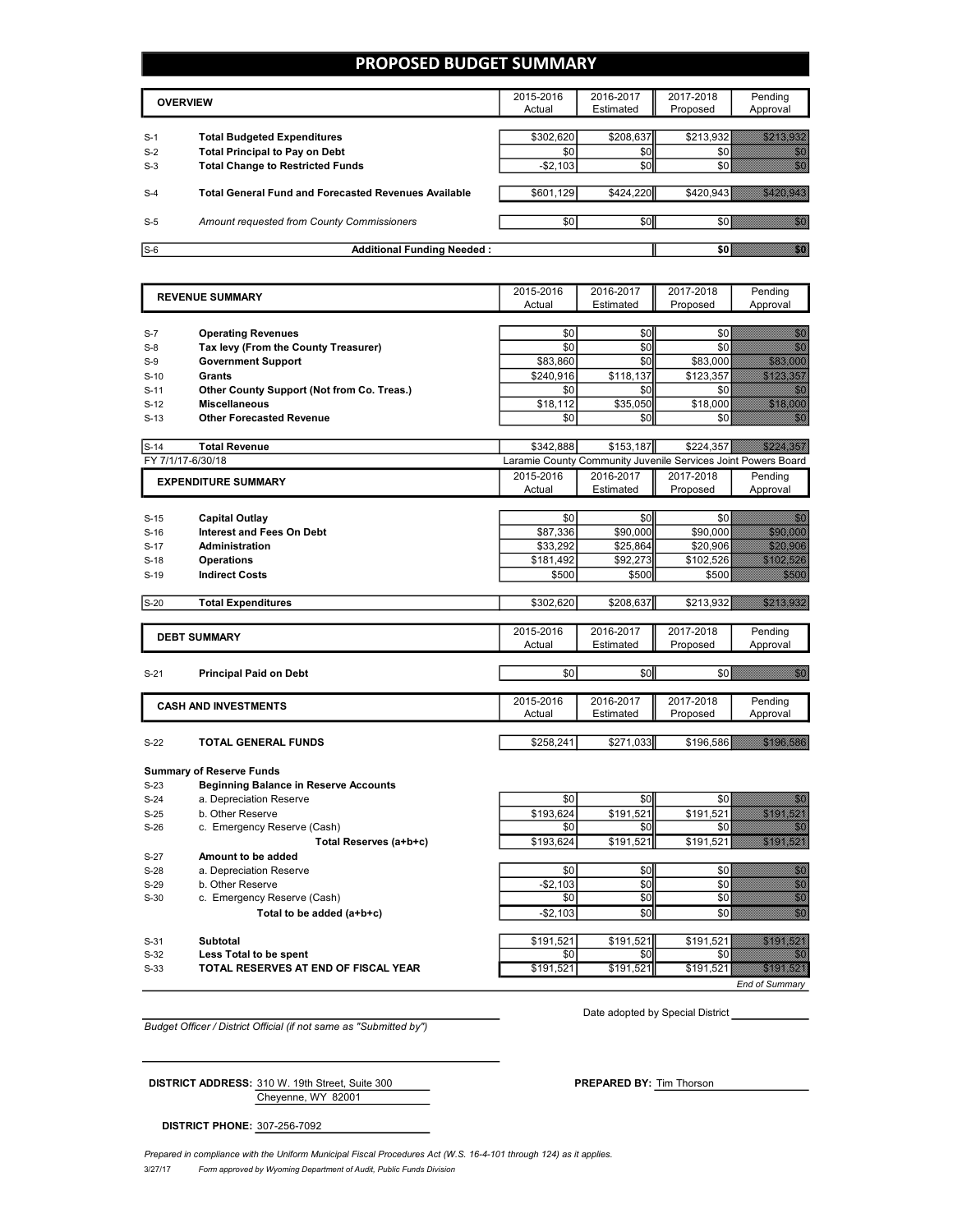Laramie County Community Juvenile Services Joint Power

**FYE** 6/30/2018

|         | <b>NAME OF DISTRICT/BOARD</b>                  |                         |                     |                        |                       |                      |
|---------|------------------------------------------------|-------------------------|---------------------|------------------------|-----------------------|----------------------|
|         | PROPERTY TAXES AND ASSESSMENTS                 |                         |                     |                        |                       |                      |
|         |                                                |                         | 2015-2016<br>Actual | 2016-2017<br>Estimated | 2017-2018<br>Proposed | Pending<br>Approval  |
| $R-1$   | <b>Property Taxes and Assessments Received</b> |                         |                     |                        |                       |                      |
| $R-1.1$ | Tax Levy (From the County Treasurer)           |                         |                     |                        |                       |                      |
| $R-1.2$ | Other County Support                           |                         |                     |                        |                       |                      |
|         | <b>FORECASTED REVENUE</b>                      |                         |                     |                        |                       |                      |
|         |                                                |                         | 2015-2016           | 2016-2017              | 2017-2018             | Pending              |
|         |                                                |                         | Actual              | Estimated              | Proposed              | Approval             |
| $R-2$   | <b>Revenues from Other Governments</b>         |                         |                     |                        |                       |                      |
| $R-2.1$ | <b>State Aid</b>                               |                         |                     |                        |                       |                      |
| $R-2.2$ | Additional County Aid (non-treasurer)          |                         |                     |                        |                       |                      |
| $R-2.3$ | City (or Town) Aid                             |                         |                     |                        |                       |                      |
| $R-2.4$ | Other (Specify)                                | lease with county       | \$83,860            | \$0                    | \$83,000              | 33. 33. 33           |
| $R-2.5$ | <b>Total Government Support</b>                |                         | \$83,860            | \$0                    | \$83,000              | 33.338               |
| $R-3$   | <b>Operating Revenues</b>                      |                         |                     |                        |                       |                      |
| $R-3.1$ | <b>Customer Charges</b>                        |                         |                     |                        |                       |                      |
| $R-3.2$ | Sales of Goods or Services                     |                         |                     |                        |                       |                      |
| $R-3.3$ | <b>Other Assessments</b>                       |                         |                     |                        |                       |                      |
| $R-3.4$ | <b>Total Operating Revenues</b>                |                         | \$0                 | \$0                    | \$0                   | an an                |
| $R-4$   | Grants                                         |                         |                     |                        |                       |                      |
| $R-4.1$ | <b>Direct Federal Grants</b>                   |                         |                     |                        |                       |                      |
| $R-4.2$ | Federal Grants thru State Agencies             |                         |                     |                        |                       |                      |
| $R-4.3$ | <b>Grants from State Agencies</b>              |                         | \$240,916           | \$118,137              | \$123,357             | <b>BALLET BERG</b>   |
| $R-4.4$ | <b>Total Grants</b>                            |                         | \$240,916           | \$118,137              | \$123,357             | <b>BALLET BERG</b>   |
| $R-5$   | <b>Miscellaneous Revenue</b>                   |                         |                     |                        |                       |                      |
| $R-5.1$ | Interest                                       |                         | \$71                |                        |                       |                      |
| $R-5.2$ | Other: Specify                                 | <b>IRS</b> bond rebates | \$18,041            | \$35,050               | \$18,000              |                      |
| $R-5.3$ | Other: Additional                              |                         |                     |                        |                       |                      |
| $R-5.4$ | <b>Total Miscellaneous</b>                     |                         | \$18,112            | \$35,050               | \$18,000              | <u>Szering</u>       |
| $R-5.5$ | <b>Total Forecasted Revenue</b>                |                         | \$342,888           | \$153,187              | \$224,357             | <u> Kalendari Sa</u> |
| $R-6$   | <b>Other Forecasted Revenue</b>                |                         |                     |                        |                       |                      |
| $R-6.1$ | a. Other past due-as estimated by Co. Treas.   |                         |                     |                        |                       |                      |
| $R-6.2$ | b. Other forecasted revenue (specify):         |                         |                     |                        |                       |                      |
| $R-6.3$ |                                                |                         |                     |                        |                       |                      |
| $R-6.4$ |                                                |                         |                     |                        |                       |                      |
| $R-6.5$ |                                                |                         |                     |                        |                       |                      |
| $R-6.6$ | Total Other Forecasted Revenue (a+b)           |                         | \$0                 | \$0                    | \$0                   |                      |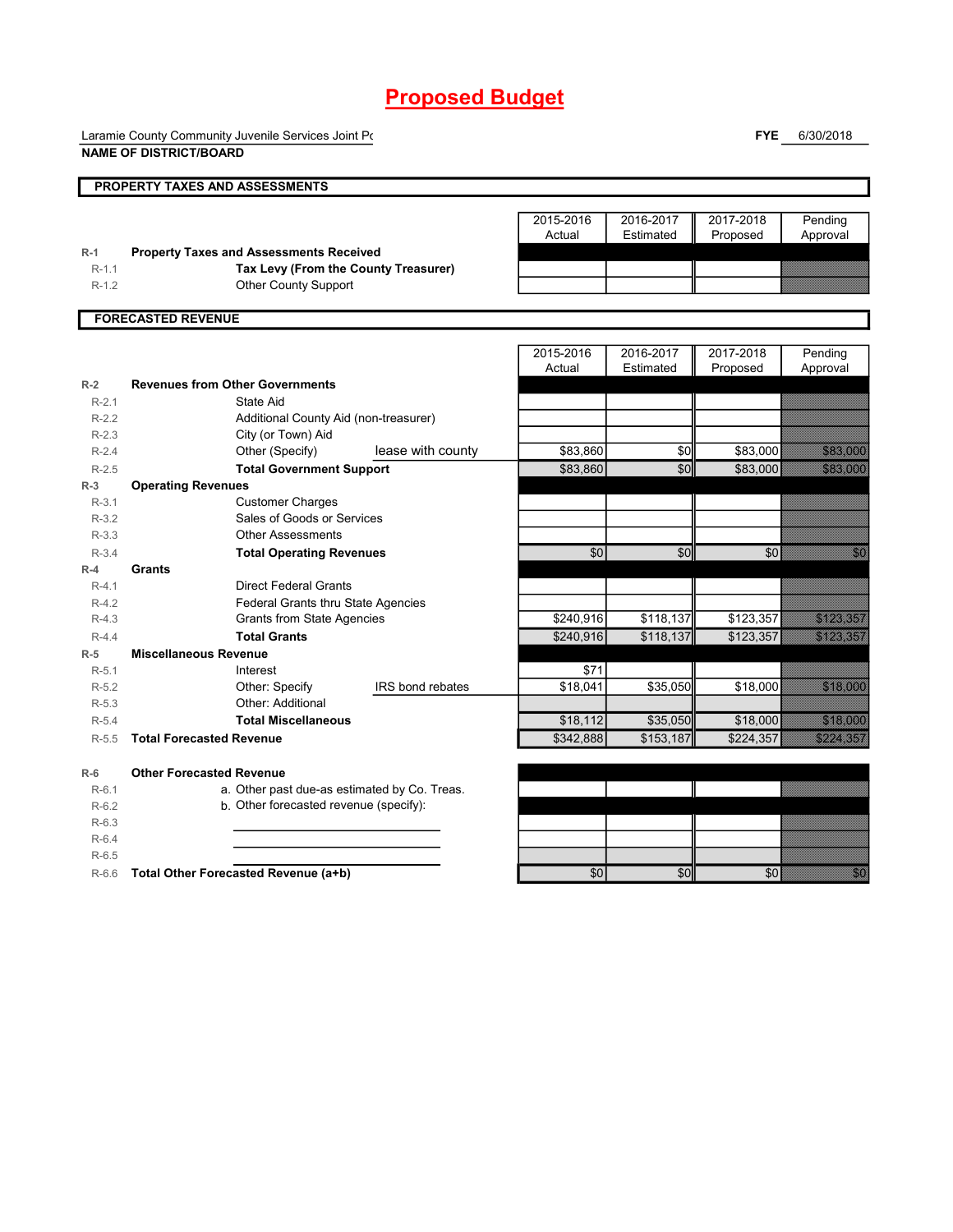## **CAPITAL OUTLAY BUDGET**

| $E-1$     | <b>Capital Outlay</b> |                         |
|-----------|-----------------------|-------------------------|
| $E - 1.1$ |                       | <b>Real Property</b>    |
| $F-12$    |                       | Vehicles                |
| $F-1.3$   |                       | <b>Office Equipment</b> |
| $F-14$    |                       | Other (Specify)         |
| $F-1.5$   |                       |                         |
| $F-16$    |                       |                         |
| $F-17$    |                       |                         |
| $F-1.8$   | TOTAL CAPITAL OUTLAY  |                         |

|         |                       |                      | 2015-2016 | 2016-2017 | 2017-2018 | Pending                                                                                                                   |
|---------|-----------------------|----------------------|-----------|-----------|-----------|---------------------------------------------------------------------------------------------------------------------------|
|         |                       |                      | Actual    | Estimated | Proposed  | Approval                                                                                                                  |
|         | <b>Capital Outlay</b> |                      |           |           |           |                                                                                                                           |
| $E-1.1$ |                       | <b>Real Property</b> |           |           |           |                                                                                                                           |
| $E-1.2$ |                       | Vehicles             |           |           |           |                                                                                                                           |
| $E-1.3$ |                       | Office Equipment     |           |           |           |                                                                                                                           |
| $E-1.4$ |                       | Other (Specify)      |           |           |           |                                                                                                                           |
| $E-1.5$ |                       |                      |           |           |           |                                                                                                                           |
| $E-1.6$ |                       |                      |           |           |           |                                                                                                                           |
| $E-1.7$ |                       |                      |           |           |           |                                                                                                                           |
| $E-1.8$ | TOTAL CAPITAL OUTLAY  |                      | \$0       | \$0       | \$0       | en de la familie de la familie de la familie de la familie de la familie de la familie de la familie de la fa<br>Espainia |

### **ADMINISTRATION BUDGET**

|           |                                      |                                 | Auuai    | Estimated | <b>FIUPUSEU</b> |
|-----------|--------------------------------------|---------------------------------|----------|-----------|-----------------|
| $E-2$     | <b>Personnel Services</b>            |                                 |          |           |                 |
| $E - 2.1$ |                                      | Administrator                   |          |           |                 |
| $E - 2.2$ |                                      | Secretary                       |          |           |                 |
| $E - 2.3$ |                                      | Clerical                        |          |           |                 |
| $E - 2.4$ |                                      | Other (Specify)                 |          |           |                 |
| $E - 2.5$ |                                      |                                 |          |           |                 |
| $E-2.6$   |                                      |                                 |          |           |                 |
| $E - 2.7$ |                                      |                                 |          |           |                 |
| $E-3$     | <b>Board Expenses</b>                |                                 |          |           |                 |
| $E-3.1$   |                                      | Travel                          | \$2,994  | \$0       | \$0             |
| $E - 3.2$ |                                      | Mileage                         |          |           |                 |
| $E - 3.3$ |                                      | Other (Specify)                 |          |           |                 |
| $E - 3.4$ |                                      |                                 |          |           |                 |
| $E - 3.5$ |                                      |                                 |          |           |                 |
| $E - 3.6$ |                                      |                                 |          |           |                 |
| $E-4$     | <b>Contractual Services</b>          |                                 |          |           |                 |
| $E - 4.1$ |                                      | Legal                           |          |           |                 |
| $E-4.2$   |                                      | Accounting/Auditing             |          |           |                 |
| $E-4.3$   |                                      | Other (Specify)                 |          |           |                 |
| $E-4.4$   |                                      | Administration / Legal          | \$30,222 | \$25,789  | \$20,831        |
| $E-4.5$   |                                      |                                 |          |           |                 |
| $E-4.6$   |                                      |                                 |          |           |                 |
| $E-5$     | <b>Other Administrative Expenses</b> |                                 |          |           |                 |
| $E - 5.1$ |                                      | <b>Office Supplies</b>          |          |           |                 |
| $E - 5.2$ |                                      | Office equipment, rent & repair |          |           |                 |
| $E - 5.3$ |                                      | Education                       |          |           |                 |
| $E - 5.4$ |                                      | Registrations                   |          |           |                 |
| $E - 5.5$ |                                      | Other (Specify)                 |          |           |                 |
| $E-5.6$   |                                      |                                 |          |           |                 |
| $E - 5.7$ |                                      | Bank charges                    | \$76     | \$75      | \$75            |
| $E - 5.8$ |                                      |                                 |          |           |                 |
| $E-6$     | <b>TOTAL ADMINISTRATION</b>          |                                 | \$33,292 | \$25,864  | \$20,906        |
|           |                                      |                                 |          |           |                 |

|           |                                      |                                 | 2015-2016 | 2016-2017    | 2017-2018 | Pending                       |
|-----------|--------------------------------------|---------------------------------|-----------|--------------|-----------|-------------------------------|
|           |                                      |                                 | Actual    | Estimated    | Proposed  | Approval                      |
| $E-2$     | <b>Personnel Services</b>            |                                 |           |              |           |                               |
| $E - 2.1$ |                                      | Administrator                   |           |              |           |                               |
| $E - 2.2$ |                                      | Secretary                       |           |              |           |                               |
| $E - 2.3$ |                                      | Clerical                        |           |              |           |                               |
| $E - 2.4$ |                                      | Other (Specify)                 |           |              |           |                               |
| $E-2.5$   |                                      |                                 |           |              |           |                               |
| $E-2.6$   |                                      |                                 |           |              |           |                               |
| $E - 2.7$ |                                      |                                 |           |              |           |                               |
| $E-3$     | <b>Board Expenses</b>                |                                 |           |              |           |                               |
| $E-3.1$   |                                      | Travel                          | \$2,994   | \$0          | \$0       |                               |
| $E - 3.2$ |                                      | Mileage                         |           |              |           |                               |
| $E-3.3$   |                                      | Other (Specify)                 |           |              |           |                               |
| $E-3.4$   |                                      |                                 |           |              |           |                               |
| $E - 3.5$ |                                      |                                 |           |              |           |                               |
| $E - 3.6$ |                                      |                                 |           |              |           |                               |
| $E-4$     | <b>Contractual Services</b>          |                                 |           |              |           |                               |
| $E - 4.1$ |                                      | Legal                           |           |              |           |                               |
| $E-4.2$   |                                      | Accounting/Auditing             |           |              |           |                               |
| $E - 4.3$ |                                      | Other (Specify)                 |           |              |           |                               |
| $E-4.4$   |                                      | Administration / Legal          | \$30,222  | \$25,789     | \$20,831  |                               |
| $E-4.5$   |                                      |                                 |           |              |           |                               |
| $E-4.6$   |                                      |                                 |           |              |           |                               |
| $E-5$     | <b>Other Administrative Expenses</b> |                                 |           |              |           |                               |
| $E-5.1$   |                                      | <b>Office Supplies</b>          |           |              |           |                               |
| $E - 5.2$ |                                      | Office equipment, rent & repair |           |              |           |                               |
| $E-5.3$   |                                      | Education                       |           |              |           |                               |
| $E-5.4$   |                                      | Registrations                   |           |              |           |                               |
| $E-5.5$   |                                      | Other (Specify)                 |           |              |           |                               |
| $E - 5.6$ |                                      |                                 |           |              |           |                               |
| $E - 5.7$ |                                      | Bank charges                    | \$76      | $\sqrt{$75}$ | \$75      | en de la filosofia<br>Albania |
| $E - 5.8$ |                                      |                                 |           |              |           |                               |
| $E-6$     | <b>TOTAL ADMINISTRATION</b>          |                                 | \$33,292  | \$25,864     | \$20,906  | 528 336                       |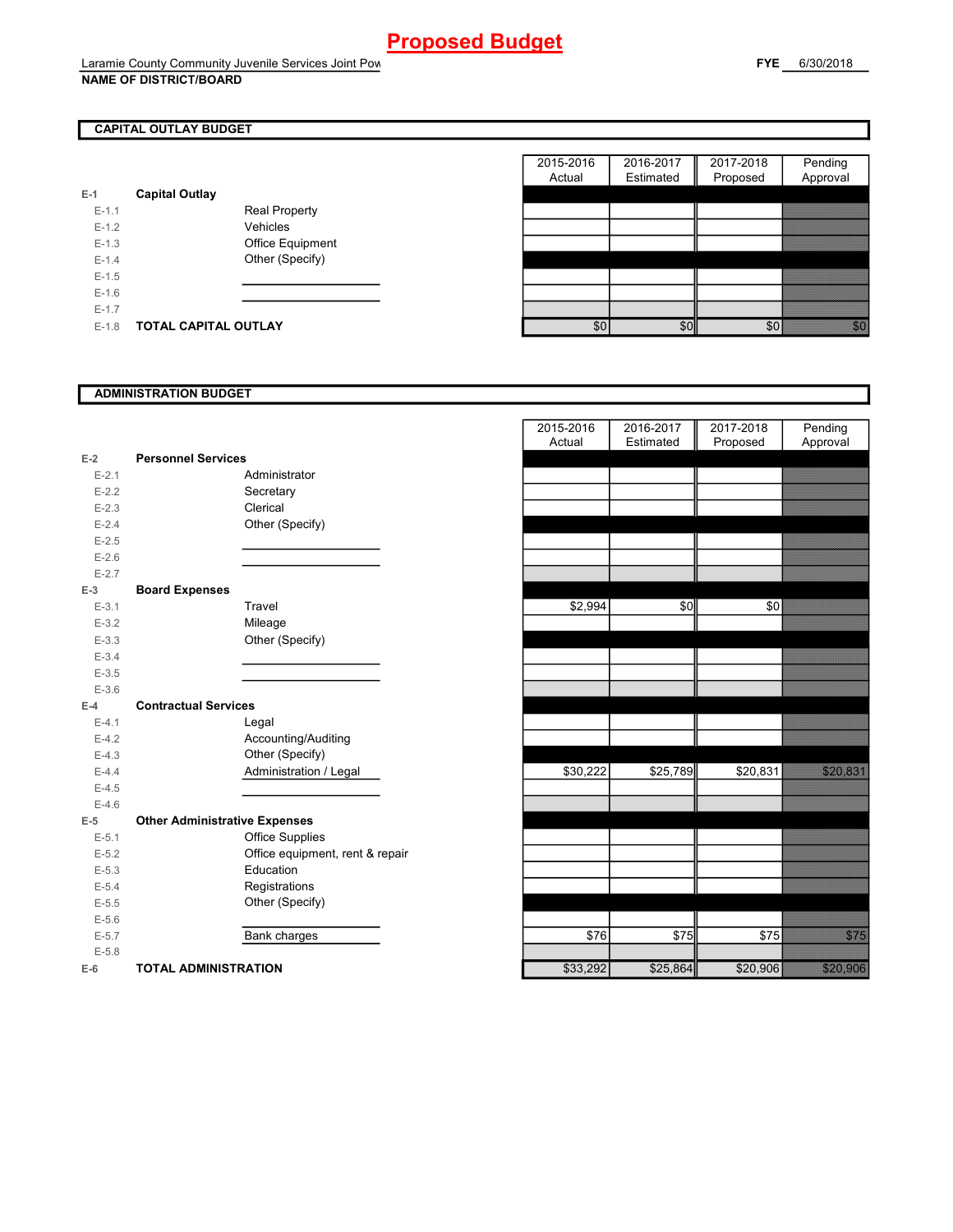Laramie County Community Juvenile Services Joint Pow

### **OPERATIONS BUDGET**

| $E-7$                | <b>Personnel Services</b>              |
|----------------------|----------------------------------------|
| $E - 7.1$            | Wages--Operations                      |
| $E - 7.2$            | Service Contracts                      |
| $E - 7.3$            | Other (Specify)                        |
| $E - 7.4$            |                                        |
| $E - 7.5$            |                                        |
| $E - 7.6$            |                                        |
| $E-8$                | <b>Travel</b>                          |
| $E-8.1$              | Mileage                                |
| $E-8.2$              | Other (Specify)                        |
| $E - 8.3$            |                                        |
| $E - 8.4$            |                                        |
| $E - 8.5$            |                                        |
| $E-9$                | <b>Operating supplies (List)</b>       |
| $E-9.1$              |                                        |
| $E-9.2$              |                                        |
| $E-9.3$              |                                        |
| $E-9.4$              |                                        |
| $E-9.5$              |                                        |
| $E-10$               | <b>Program Services (List)</b>         |
| $E-10.1$<br>$E-10.2$ | Contract juvenile srvcs                |
| $E-10.3$             |                                        |
| $E-10.4$             |                                        |
| $E-10.5$             |                                        |
| $E-11$               | <b>Contractual Arrangements (List)</b> |
| $E-11.1$             |                                        |
| $E-11.2$             |                                        |
| $E-11.3$             |                                        |
| $E-11.4$             |                                        |
| $E-11.5$             |                                        |
| $E-12$               | <b>Other operations (Specify)</b>      |
| $E-12.1$             |                                        |
| $E-12.2$             |                                        |
| $E-12.3$             |                                        |
| $E-12.4$             |                                        |
| $E-12.5$             |                                        |
| $E-13$               | <b>TOTAL OPERATIONS</b>                |

|                        |                                        | 2015-2016 | 2016-2017 | 2017-2018 | Pending                                                                                                                   |
|------------------------|----------------------------------------|-----------|-----------|-----------|---------------------------------------------------------------------------------------------------------------------------|
|                        |                                        | Actual    | Estimated | Proposed  | Approval                                                                                                                  |
| $\overline{7}$         | <b>Personnel Services</b>              |           |           |           | <u> Chamainn Chanainn an C</u>                                                                                            |
| $E - 7.1$<br>$E - 7.2$ | Wages--Operations<br>Service Contracts |           |           |           | <u>Mahalilika ku</u>                                                                                                      |
| $E - 7.3$              | Other (Specify)                        |           |           |           |                                                                                                                           |
| $E - 7.4$              |                                        |           |           |           |                                                                                                                           |
| $E - 7.5$              |                                        |           |           |           |                                                                                                                           |
| $E - 7.6$              |                                        |           |           |           |                                                                                                                           |
| 8                      | <b>Travel</b>                          |           |           |           |                                                                                                                           |
| $E-8.1$                | Mileage                                |           |           |           | <u> Elizabeth Charles (Charles Charles Charles Charles Charles Charles Charles Charles Charles Charles Charles Ch</u>     |
| $E-8.2$                | Other (Specify)                        |           |           |           |                                                                                                                           |
| $E - 8.3$              |                                        |           |           |           |                                                                                                                           |
| $E - 8.4$              |                                        |           |           |           |                                                                                                                           |
| $E - 8.5$              |                                        |           |           |           |                                                                                                                           |
| 9                      | <b>Operating supplies (List)</b>       |           |           |           |                                                                                                                           |
| $E-9.1$                |                                        |           |           |           |                                                                                                                           |
| $E-9.2$                |                                        |           |           |           |                                                                                                                           |
| $E-9.3$                |                                        |           |           |           |                                                                                                                           |
| $E - 9.4$              |                                        |           |           |           |                                                                                                                           |
| $E-9.5$                |                                        |           |           |           |                                                                                                                           |
| 10                     | <b>Program Services (List)</b>         |           |           |           |                                                                                                                           |
| $E-10.1$               | Contract juvenile srvcs                | \$181,492 | \$92,273  | \$102,526 |                                                                                                                           |
| $E-10.2$               |                                        |           |           |           |                                                                                                                           |
| $E-10.3$               |                                        |           |           |           |                                                                                                                           |
| $E-10.4$               |                                        |           |           |           |                                                                                                                           |
| $E-10.5$               |                                        |           |           |           |                                                                                                                           |
| 11                     | <b>Contractual Arrangements (List)</b> |           |           |           |                                                                                                                           |
| $E-11.1$               |                                        |           |           |           |                                                                                                                           |
| $E-11.2$               |                                        |           |           |           |                                                                                                                           |
| $E-11.3$               |                                        |           |           |           |                                                                                                                           |
| $E-11.4$               |                                        |           |           |           |                                                                                                                           |
| $E-11.5$               |                                        |           |           |           |                                                                                                                           |
| 12                     | <b>Other operations (Specify)</b>      |           |           |           |                                                                                                                           |
| $E-12.1$               |                                        |           |           |           |                                                                                                                           |
| $E-12.2$<br>$E-12.3$   |                                        |           |           |           |                                                                                                                           |
| $E-12.4$               |                                        |           |           |           |                                                                                                                           |
| $E-12.5$               |                                        |           |           |           |                                                                                                                           |
| 13                     | <b>TOTAL OPERATIONS</b>                | \$181.492 | \$92.273  | \$102.526 | a katika katika katika katika katika katika alikuwa na katika katika alikuwa na katika alikuwa na katika aliku<br>Marejeo |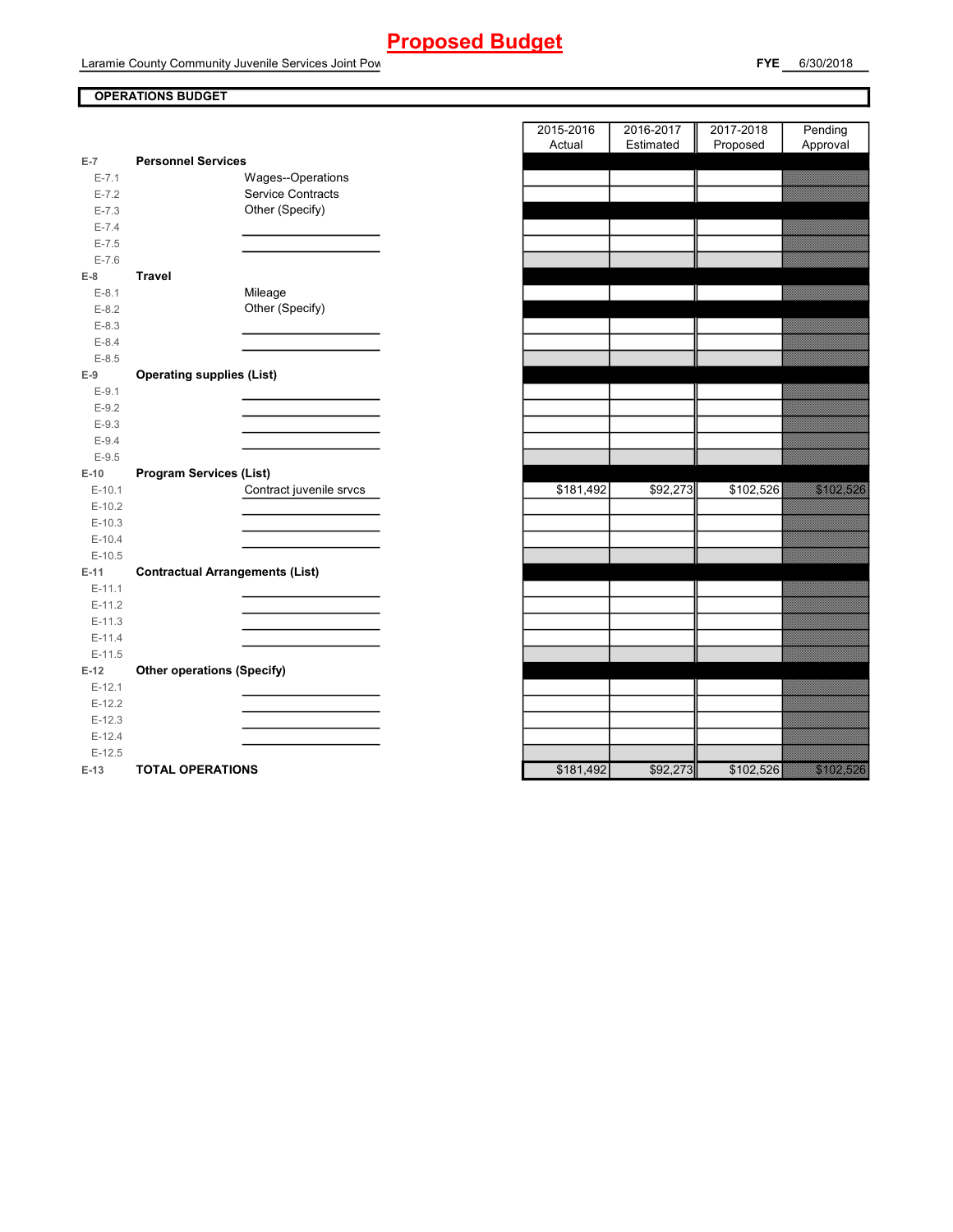Laramie County Community Juvenile Services Joint Pow

## **INDIRECT COSTS BUDGET**

| $F-14$   | Insurance                     |
|----------|-------------------------------|
| $F-14.1$ | Liability                     |
| $F-142$  | <b>Buildings and vehicles</b> |
| $E-14.3$ | Equipment                     |
| $E-14.4$ | Other (Specify)               |
| $E-14.5$ |                               |
| $F-146$  |                               |
| $F-147$  |                               |
| E-15     | Indirect payroll costs:       |
| $E-15.1$ | FICA (Social Security) taxes  |
| $E-15.2$ | <b>Workers Compensation</b>   |
| $E-15.3$ | Unemployment Taxes            |
| $E-15.4$ | Retirement                    |
| $F-15.5$ | Health Insurance              |
| $E-15.6$ | Other (Specify)               |
| $E-15.7$ |                               |
| $E-15.8$ |                               |
| $E-15.9$ |                               |
| $E-16$   | <b>Depreciation Expenses</b>  |
| $E-17$   | <b>TOTAL INDIRECT COSTS</b>   |

|          |                              | 2015-2016 | 2016-2017 | 2017-2018 | Pending                                                                                                                                                                                                                         |
|----------|------------------------------|-----------|-----------|-----------|---------------------------------------------------------------------------------------------------------------------------------------------------------------------------------------------------------------------------------|
|          |                              | Actual    | Estimated | Proposed  | Approval                                                                                                                                                                                                                        |
| $E-14$   | Insurance                    |           |           |           |                                                                                                                                                                                                                                 |
| $E-14.1$ | Liability                    | \$500     | \$500     | \$500     |                                                                                                                                                                                                                                 |
| $E-14.2$ | Buildings and vehicles       |           |           |           |                                                                                                                                                                                                                                 |
| $E-14.3$ | Equipment                    |           |           |           |                                                                                                                                                                                                                                 |
| $E-14.4$ | Other (Specify)              |           |           |           |                                                                                                                                                                                                                                 |
| $E-14.5$ |                              |           |           |           |                                                                                                                                                                                                                                 |
| $E-14.6$ |                              |           |           |           |                                                                                                                                                                                                                                 |
| $E-14.7$ |                              |           |           |           |                                                                                                                                                                                                                                 |
| $E-15$   | Indirect payroll costs:      |           |           |           |                                                                                                                                                                                                                                 |
| $E-15.1$ | FICA (Social Security) taxes |           |           |           |                                                                                                                                                                                                                                 |
| $E-15.2$ | <b>Workers Compensation</b>  |           |           |           |                                                                                                                                                                                                                                 |
| $E-15.3$ | <b>Unemployment Taxes</b>    |           |           |           |                                                                                                                                                                                                                                 |
| $E-15.4$ | Retirement                   |           |           |           |                                                                                                                                                                                                                                 |
| $E-15.5$ | <b>Health Insurance</b>      |           |           |           |                                                                                                                                                                                                                                 |
| $E-15.6$ | Other (Specify)              |           |           |           |                                                                                                                                                                                                                                 |
| $E-15.7$ |                              |           |           |           |                                                                                                                                                                                                                                 |
| $E-15.8$ |                              |           |           |           |                                                                                                                                                                                                                                 |
| $E-15.9$ |                              |           |           |           |                                                                                                                                                                                                                                 |
| $E-16$   | <b>Depreciation Expenses</b> |           |           |           |                                                                                                                                                                                                                                 |
| $E-17$   | <b>TOTAL INDIRECT COSTS</b>  | \$500     | \$500     | \$500     | en en de la familie de la familie de la familie de la familie de la familie de la familie de la familie de la<br>En la familie de la familie de la familie de la familie de la familie de la familie de la familie de la famili |
|          |                              |           |           |           |                                                                                                                                                                                                                                 |

#### **DEBT SERVICE BUDGET**

|         |                           | 2015-2016 | 2016-2017 | 2017-2018 | Pending             |
|---------|---------------------------|-----------|-----------|-----------|---------------------|
|         |                           | Actual    | Estimated | Proposed  | Approval            |
| $D-1$   | <b>Debt Service</b>       |           |           |           |                     |
| $D-1.1$ | Principal                 |           |           |           |                     |
| $D-1.2$ | Interest                  | \$87.336  | \$90,000  | \$90.000  | <b>1999.000.000</b> |
| $D-1.3$ | Fees                      |           |           |           |                     |
| $D-2$   | <b>TOTAL DEBT SERVICE</b> | \$87,336  | \$90,000  | \$90,000  | <u> Barangara</u>   |